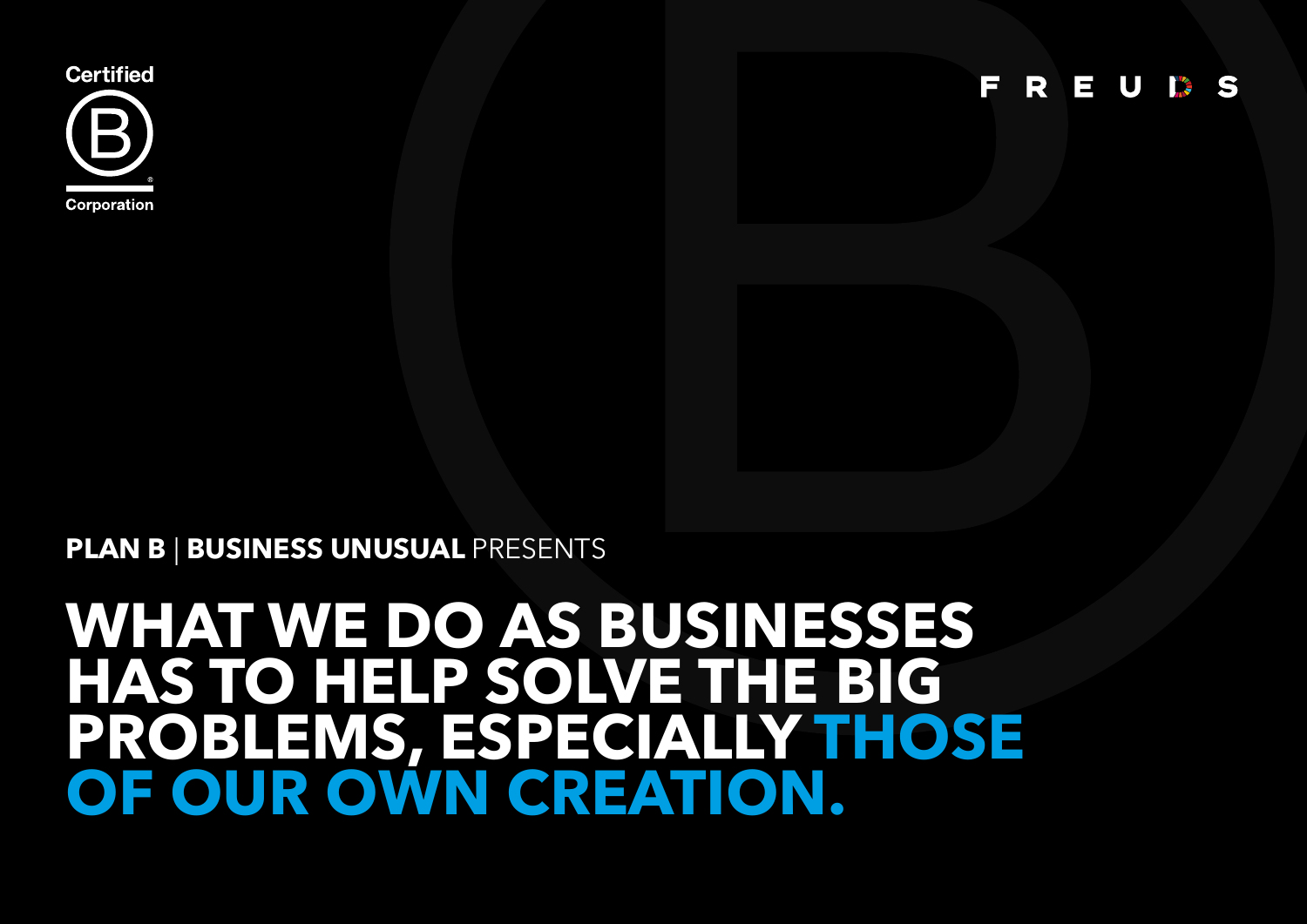**WHEN THE FOUNDERS OF B LAB CAME TO VISIT US IN VENTURA SHORTLY AFTER THEY STARTED UP IN 2007, WE TURNED THEM AWAY. WE TOLD THEM WE THOUGHT THE CERTIFIED BENEFIT CORPORATION WAS A WONDERFUL IDEA BUT NOT FOR US.** 

We had already helped create the Fair Labor Association, which audits working conditions in the sewing factories. We were encouraging our fabric suppliers to vet, through the Swiss laboratory bluesign, the chemicals and processes used in Patagonia fabrics. We were doing more than most companies to reduce our harmful footprint. Why submit to yet another independent audit of our practices? That's how our reasoning went.





*Vincent Stanley, Director, Philosophy Patagonia*

What changed our minds was the prospect of becoming a legal benefit corporation, another idea dreamed up by B Lab founders to provide legal protection for companies like us that wanted to write our most deeply held values into our business charter and articles of incorporation. Patagonia was then and still is a privately held company. We wanted to ensure (or at least even the odds) that the company would, in perpetuity, reflect the core social and environmental values of its founders, even as shares changed hands over the decades. California became the seventh U.S. state to legalize the benefit corporation and our founder Yvon Chouinard stood first in line on January 1, 2012 to sign the papers. And to become a legal benefit corporation we had were required by law to submit to ongoing third-party assessment of our practices. So we became a certified B Corp as well.

Everyone who has gone through the process of becoming a B Corp knows it is not easy. Companies performing their first self-assessment, to determine

eligibility, average a score of 55 out of a possible 200 (it takes a minimum of 80 to certify). We had to scramble to collect and calculate the initial data that resulted in our first score of 107— and to set in place the processes that would enable us to capture future data year by year.

It did not take long to discover just how critical the BIA was to the advancement of our business. It gave us the only holistic look we have at how our actions affect all our stakeholders—from owners to employees to customers to suppliers to Mother Earth. We never before had interrogated our suppliers so closely about their practices. We were forced to ask ourselves questions about governance. We diligently calculated the ratio of pay of our highest paid employee against our least. We were relieved to find we could earn points for having installed permeable concrete in our headquarters parking lot. A low initial score in the "community" category inspired us to take action there.

The BIA also dinged us that first year for the paucity of our metrics on greenhouse gas emissions. In response, we invested in the software to track emissions and then worked to reduce them (if you don't know what you're doing, you can't do better). Subsequent assessments have helped us bridge knowledge gaps that had blocked the road toward social as well as environmental improvements.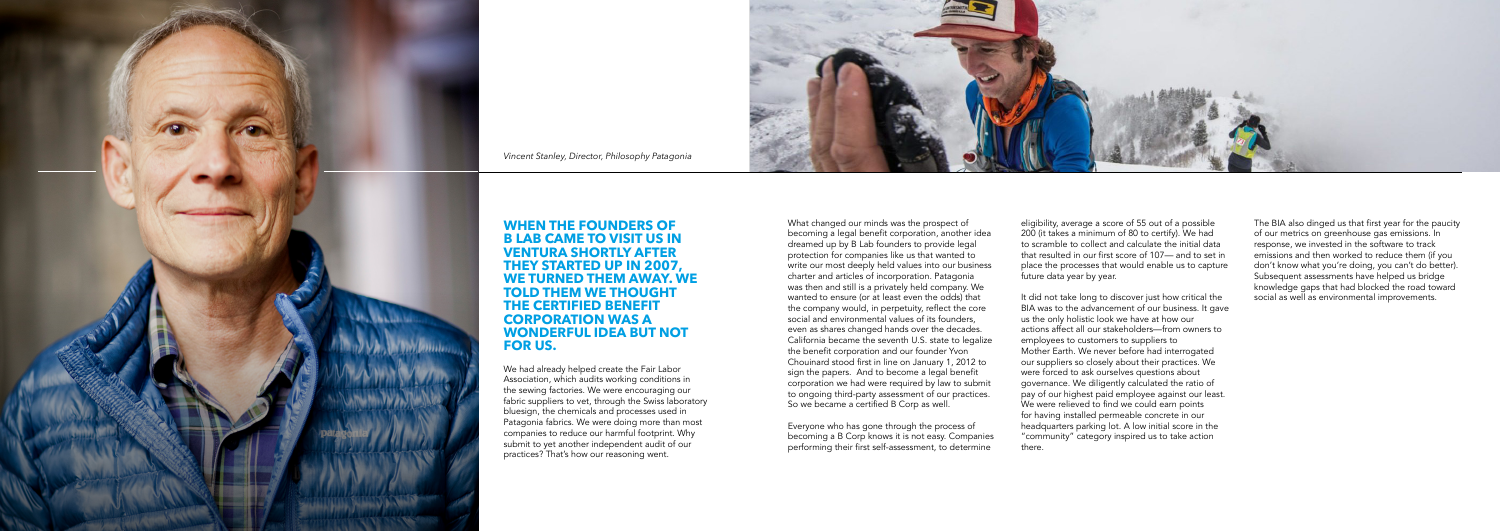The BIA score is a measurement of progress, not a goal in itself. (A social scientist will tell you that a measurement that becomes a goal ceases to be a measurement.) We couldn't game the assessment if we wanted to. It grows more rigorous each year. But there is a bit of a game involved. We started to feel competitive with other high scorers. When we first hit 150, we asked our friends at Dr. Bronner's how they were able to achieve 175! And as the assessment grows more rigorous— a good sign of the health of the movement— it becomes harder for companies to improve the score. Case in point, for our last assessment Patagonia fell back a tenth of a point.

The B Corp movement helps good companies become better citizens. It also puts the socially and environmentally minded businesses in touch with one another; the B Corp community is in many ways as strong an asset as the assessment itself.

At Patagonia we are delighted to see a movement and a community spread worldwide, particularly to Europe and the U.K., where a social consciousness and awareness of climate change is stronger than

in the U.S. In the ten years since we signed on with B Lab twinned social and environmental crisis has grown more manifest everywhere. It will take all the forces of society, including governments and N.G.O.s as well as businesses )privately and publicly held), to tackle the challenges posed by the rending of the social fabric and evisceration of nature. It does not help that voters at the national level in many countries, including the U.S. and the U.K., have been voting in autocratic charlatans who promise heaven to their constituents and to hell with all others.

All the more reason for those of us who are free and inclined to act to do so. It doesn't really matter what's good for business unless it's also good for the community and the planet, not just in an abstract or philanthropic way, but directly. Taking a noble stand or meeting a payroll or peeling off pre-tax donations is not enough. What we do as businesses has to help solve the big problems, especially those of our own creation. We are obliged by the urgency of our time to teach ourselves how to do the right thing in the right way and to help each other to do it. We do number, as businesses, in the hundreds

of thousands around the world and we can, and have to, make a difference. The B Lab movement provides us the self-knowledge and the good company to ask the right questions, take the right actions, and make that difference stick.

> *Vincent Stanley is co-author with Yvon Chouinard of The Responsible Company.*

*He has been with Patagonia on and off since its beginning in 1973, for many of those years in key executive roles as head of sales or marketing. More informally, he is Patagonia's long-time chief storyteller. He currently serves as the company's Director, Patagonia Philosophy, and is a visiting fellow at the Yale School of Management.*

**"**

**VINCENT STANLEY** Director, Philosophy Patagonia

**PATAGONIA WAS THEN AND STILL IS A PRIVATELY HELD COMPANY. WE WANTED TO ENSURE (OR AT LEAST EVEN THE ODDS) THAT THE COMPANY WOULD, IN PERPETUITY, REFLECT THE CORE SOCIAL AND ENVIRONMENTAL VALUES OF ITS FOUNDERS, EVEN AS SHARES CHANGED HANDS OVER THE DECADES.**